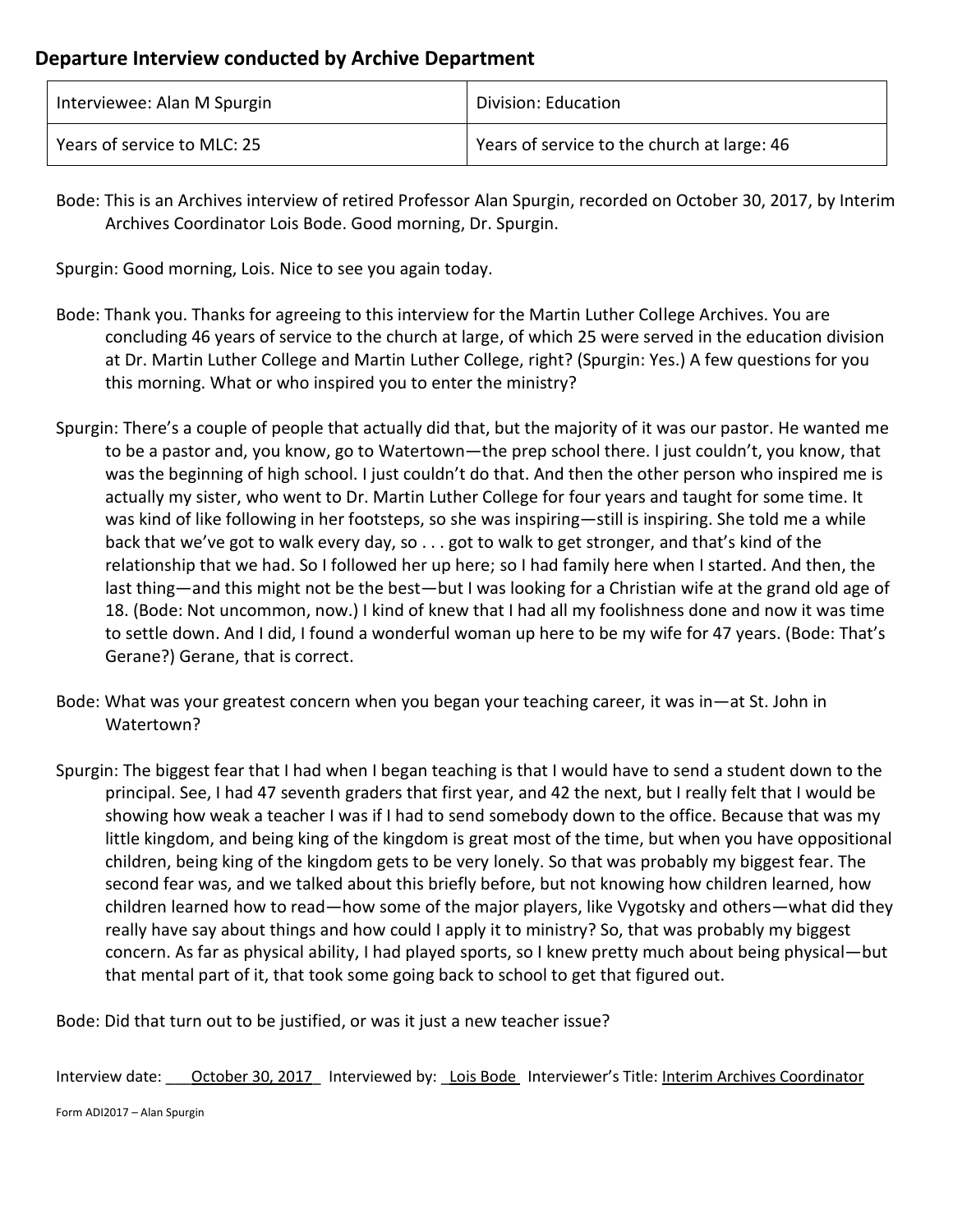Spurgin: I would say that most of it would be a new teacher [issue], because once I learned how the children learned, things got easier.

Bode: What was it like when you started at Dr. Martin Luther College, at that level?

- Spurgin: Yeah, that's interesting. I taught Intro to DMLC [Introduction to Education]—that was probably my first course that I taught up here—and I found out in a hurry that students liked application. You can talk about all the theorists and stuff like that, but they wanted application, and if you could tell a story to apply what you wanted to say, that they enjoyed. It came through on reviews and things like that. A couple of times I would get a review coming back from my courses and it said, "Too many stories!" So, I could relate to the children—or relate to the high school or college students—because of what, you know . . . I taught kindergarten through eighth grade, one-room school is an experience—and things like that. So, it wasn't that I was, you know, coming up to the college here was not a threatening thing. I had to sort a few things out, but once we got going and got the kids tapped into things, that became really a joy. So, if I would sum up what I would say about beginning at college, I would say, once I kind of got figured out a little bit about what the students wanted and what they enjoyed, it became very . . . it's a ball to teach, it really is. If you can't have fun teaching, and you can't have things going on, then that's not good.
- Bode: Well, is there something in your time in ministry—you said it was a ball to teach—that makes you want to recommend the ministry?
- Spurgin: Oh, absolutely! Yeah, ministry is such a privilege, it really is. It took me a while to figure that out, but ministry is really a privilege. God gives us the privilege of being a public minister, to share his gospel, and besides having fun, everything is couched in God's Word. So, when you had an interesting problem, you figured it out using God's Word. If you had a story going on, or something going on in science or social studies or whatever, and connect it with God's Word, that was really a blast. Every day you'd walk in front of the classroom and the children would be different than the day before. And that was inspiring, really, because I walked around, I talked to all of the children just briefly every morning—I went up and down the rows and I could tell when the kids were having problems. And we sat down, I went down on my knees, so we would be at eye level—and then we would talk about it, pray about it, and then come back at different times during the day to make sure that things were going in the right direction. If a child is so hung up on their emotional end of things, academically they'll be very, very poor.
- Bode: That's a good point. Which of the courses that you've taught at the college level did you think were the most thought-provoking, and why?
- Spurgin: Okay. The pastor level course called Abnormal Psychology. It was a case study about the teacher, so that was really . . . . I'm sorry, no, I just had to throw that in. But they're relatively small classes but very dedicated students, and they're all—well I had one girl in that class, but mostly it was just pastor track guys; it was an elective on the pastor track. But abnormal psychology—understanding how the brain, and how the chemistry and everything goes awry in a human being. Because, again, the application of

Interview date: \_\_\_ October 30, 2017\_ Interviewed by: \_Lois Bode Interviewer's Title: Interim Archives Coordinator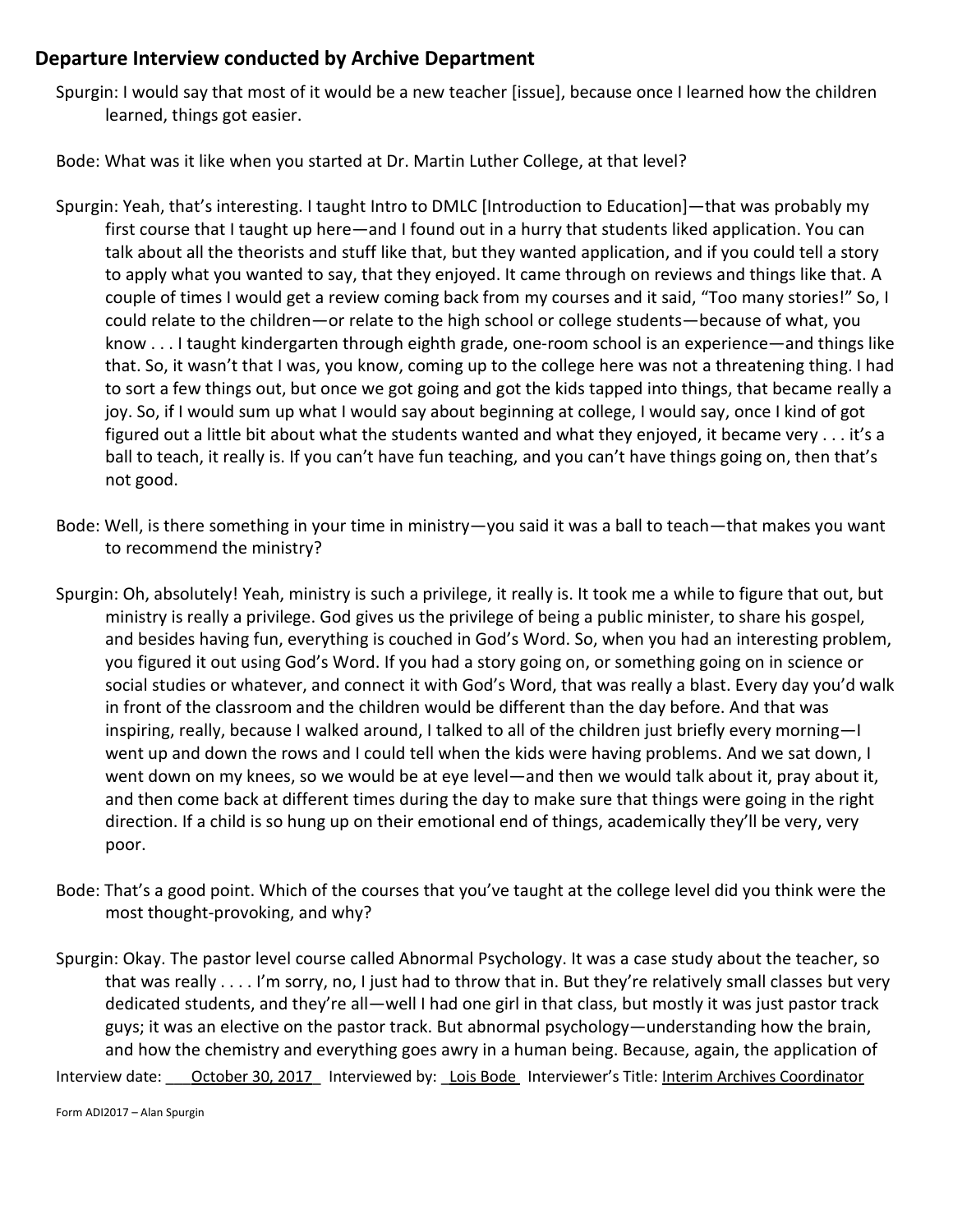that was so critical. If we're talking about schizophrenia, are we talking about some type of dysphoria, or stomata form disorder, or whatever—that was interesting for the students because that was not . . . . I gave them a little teaser when I taught them in Intro to Psychology, but when they came back to me in Abnormal Psychology we just—we had a good time. And it was really a lot of information that was new to them, but I always looked forward to that class.

- Bode: So, either that one or some other way—how do you feel that you've impacted the students that you've taught? It could be some other course, it could be some other issue altogether.
- Spurgin: When I read that question, what came to mind was, how did I know that I was getting through to the students? And I knew that when I would go out and do presentations. I knew that when my sister would come back to me and say, "Hey, I talked to so-and-so, and so-and-so said that you're really a good teacher!" So I think that was such an encouragement, to be well-received at conferences and presentations that I was giving, and then things coming back left-handed from the field that were positive. That is probably the best answer that I can give to that question.

Bode: What advice would you give to a new student at Martin Luther College?

Spurgin: Time management.

Bode: Alright, how about advice to a new professor at MLC? There's a lot of them this year.

Spurgin: Be yourself. You have to have—you have to be—kind of a separate entity. You know, I think about the professors I had up here back in the late '60s and they, some of them, had kind of an aloof attitude—an "I'm special," or whatever—but you have to be yourself. You have to inject yourself into it and don't be hesitant on giving, you know, maybe things that're bugging you, too, or things that are going on in your home, or whatever—you have to be a human being. I think that's another really, really important thing—that you don't say, "I am the king and you are the vassals, and I will open your brain and pour in all kinds of knowledge," or whatever.

Bode: You said "Be yourself." So what are three words that might describe what you're all about?

Spurgin: Family, fun, just a child of God. I hope that's what came across pretty loud and clear.

- Bode: During your 25 years at DMLC and at MLC, what major changes have you seen, and how do you evaluate them?
- Spurgin: Well, I think probably the major change that comes to mind was the amalgamation in 1995. That really upset the apple cart up here at New Ulm, that year we changed to Martin Luther College from Dr. Martin Luther College. That was probably the biggest thing. Depending upon—I never thought that I would be so dependent upon—a computer. You know, I had six weeks of typing in Medford High School in northern Wisconsin and that six weeks has proven invaluable to me. Once we hit the computers, it was, you had to know how to type, and type fast. (Bode: Interesting.) So, that was it. And then the

Interview date: \_\_\_ October 30, 2017\_ Interviewed by: \_Lois Bode Interviewer's Title: Interim Archives Coordinator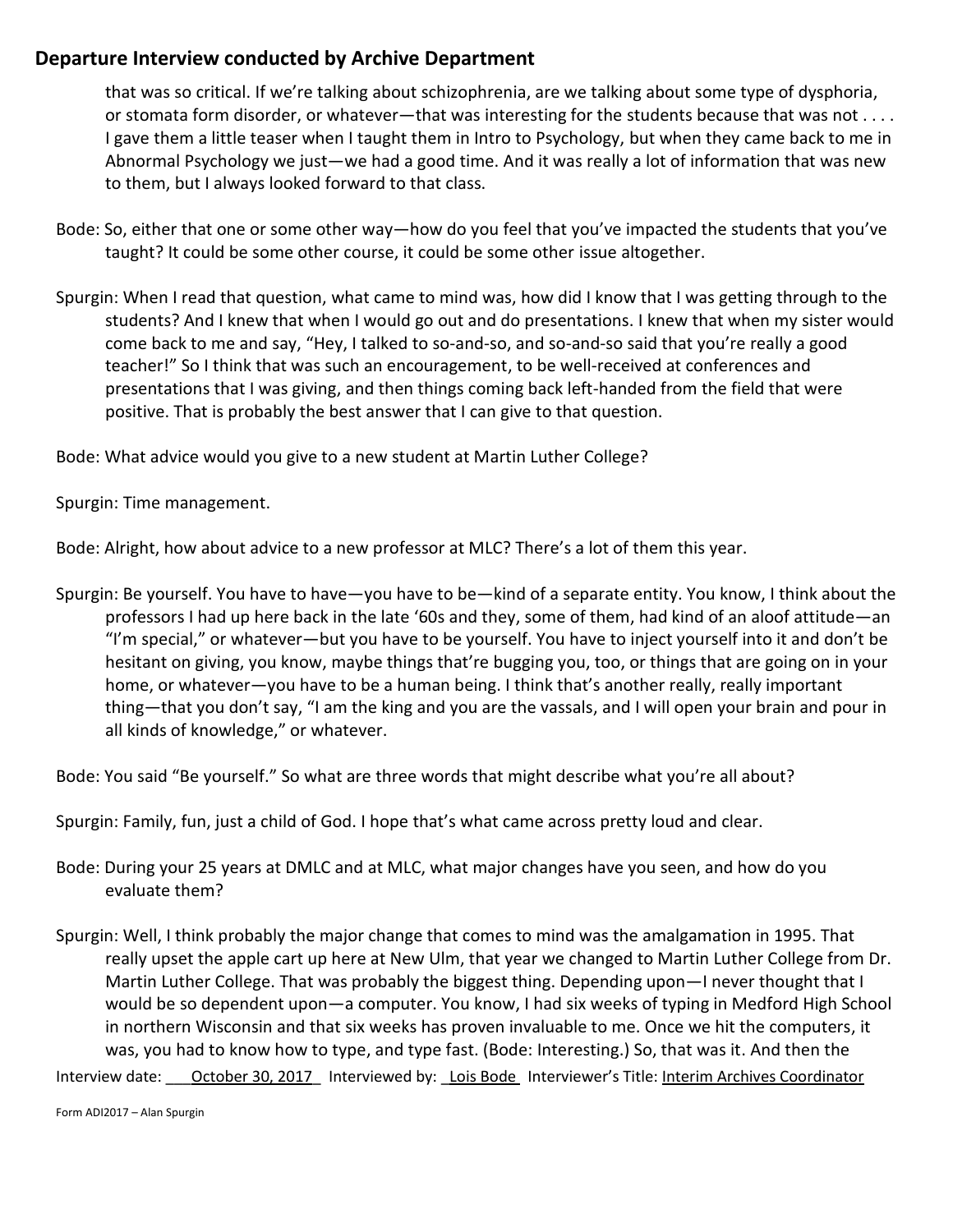access of things—you know, I would order stuff for the library here and then I would use it until I could find it on YouTube, and then it was just easier to do it on YouTube, you know, and just trying to keep up with that. (Bode: Okay.) I've always felt that I've been a step behind, but I'm not very gifted when it comes to figuring out what's going on with a computer. But I know what I can—hopefully, I know what I can—put into it and get out of it.

- Bode: Well, it sounds like you've managed it, because people were positive about your teaching. Tell us some of your favorite memories from teaching or your student years here.
- Spurgin: Teaching—I think one of my favorite memories of teaching was when somebody came up to me after I was out of Good Shepherd in West Allis for many, many years, and said, "I am so-and-so, do you remember me?" and I said, "Yes, I do remember you." "Well," and he started going, "this and this and this and this and this." And I didn't think I had that big an impact on that person, but it certainly seemed that way.

Bode: Was there, how about a memory from your student years? Is there anything?

- Spurgin: I think one of the memories was . . . I was working when I was going to school here. And one of my people in the dorm had a paper to write, and I left for work as he was sitting down trying to get going, and I came home from work and he was gone, but there was no paper written, you know. It was like, okay, if I can prioritize here a little bit, I should be able to make it. The other thing, of course, is, you know, the foolishness that started. When I met my wife, I was going up the hill and she and some friends were going down the hill, and I was wearing a goofy hat and just kind of clowning around, kind of . . . (Bode: That's when you met Gerane?) Yeah.
- Bode: I understand as Lutherans we don't usually "shout out" our accomplishments. However, I am sure the Lord has blessed you with some proud professional moments. Would you fill us in?
- Spurgin: I think, probably some of the best professional moments is, I went down to Prescott, Arizona— Yavapai county is a big county up in northwestern Arizona—and there was pediatricians and there was social workers and there was all kinds of people, and I started out my presentation with the assumption that they knew something about reactive attachment disorder, but I found out that they didn't. So I went back to the beginning and kind of filled them all in and what they could expect, etc. (Bode: We're talking to teachers here?) We're talking to physicians, we're talking to social workers, we're talking to a whole gamut of people, foster parents, educators. I was very early into my research on reactive attachment disorder. But they knew nothing, and they said, "Wow, you just described so-and-so!" and I said, "Okay, now do you know how to do things differently?" "Yeah, I was trying to do this reward system, you know, you do well and you get a sticker, or a ticket, and at the end of the week you can trade your ticket in for some little trinket. And it doesn't work." I said, "It never will work, not with that type of student. So here, try this, this, and this." And they were so receptive to that. It was just amazing, you know, that—well, I guess I never felt that I was intimidated by the people there—but just the lack of knowledge and how to help children who have this issue. . . . I've studied that for years and years, and I've kept up on it, because it hits very close to home.

Interview date: \_\_\_ October 30, 2017\_ Interviewed by: \_Lois Bode Interviewer's Title: Interim Archives Coordinator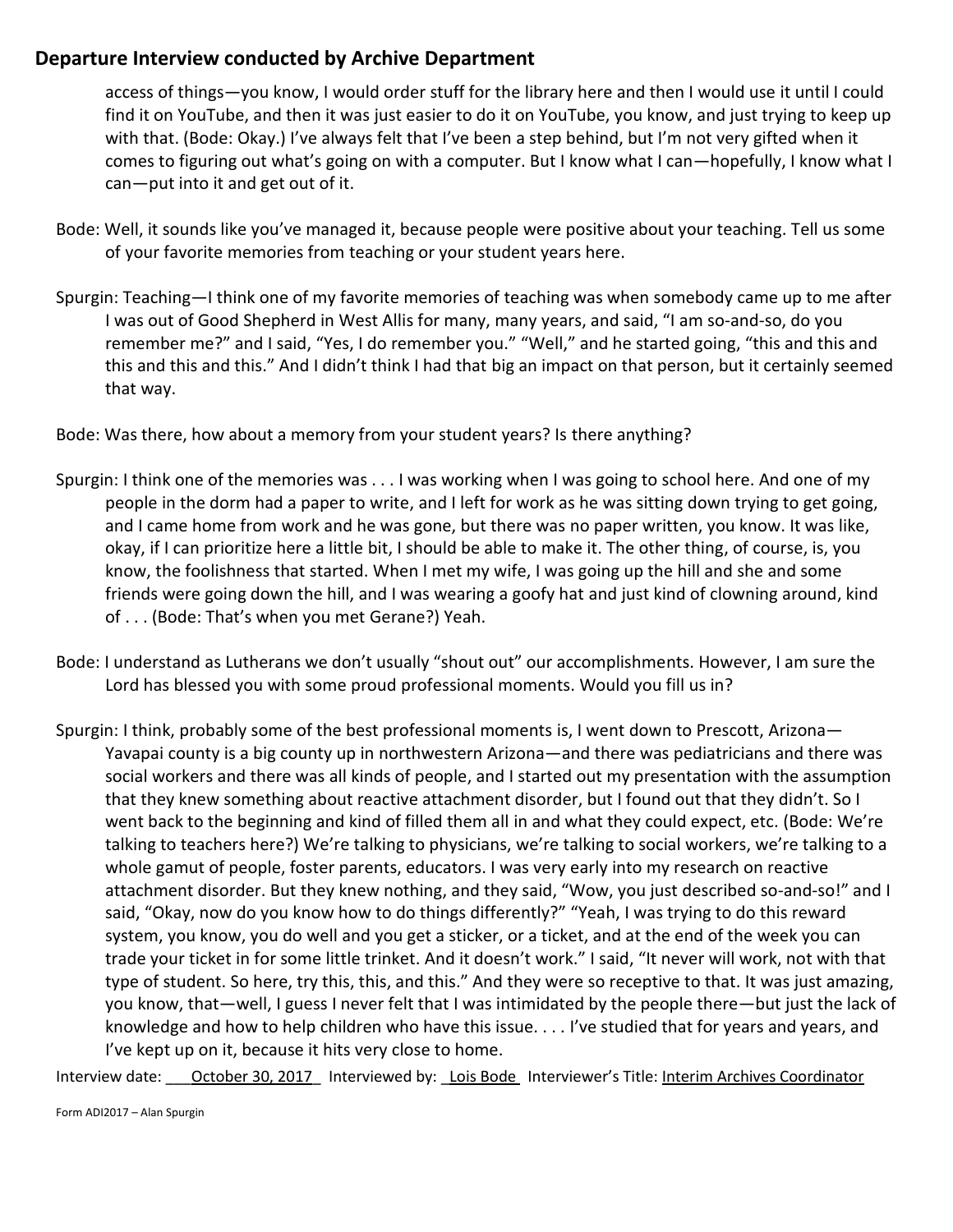Bode: The Lord put you in the right place at the right time to give them the right answers.

Spurgin: Yep. They were supposed to be done by a certain time, and an hour and a half later we were still yacking away. (Bode: Excellent.) That was neat. I think another thing that would be a highlight is that, at Good Shepherd—Good Shepherd was always at the bottom of the league. You could always beat Good Shepherd. I went there, was the athletic director, and started meeting the lay coaches that were there. And I kind of tried to wiggle my way in with them, and once we got the attitude changed that we can be winners, and gracious winners . . . especially our basketball coach, Ron Mathwig, he made sure that these kids—we won 9 out of 10 games in our league for years and years and years—and there was no jumping up and down, there was no hollering, or "we're better than you," or whatever. It was just okay, we won, that's excellent. We'll go shake the other team's hands, and we'll go back in the locker room.

Bode: Is there anything else you'd like to share with us?

- Spurgin: Yeah, it seems that when I was up here at MLC, there were always students that needed a little extra help, or needed some things, or were goofed up, or whatever, and I got very close (hopefully I kept my professional distance, but I got very close), and usually when one graduated there'd be another one to take their place. So it was always, nothing ever, you know, too severe or anything, but just being there for certain students who felt that they could say things to me and know it wouldn't get around, and we talked through a lot of girl/boy issues, we talked a lot of occupational issues. There was always things, and that was cool. I thought that was probably a big part of helping people get into ministry and understand it—or not get into ministry, because if you don't like it and you're around, you're not going to be an asset, but a detriment.
- Bode: That is cool. Everyone has to have someone that they can talk to when they need to, and you were one of those people. That's fabulous. I understand that you wanted to teach a little longer than the Lord has decided to grant you. So your retirement plans changed. Tell me what's going on in your retirement.
- Spurgin: Well, in my retirement I spend a great deal of time looking at medical things. I'm on a medication right now that's \$15,000 a month (Bode: Wow!) and I can't take that medicine unless I get some help. When you're trying to get help, you know, you're calling and leaving numbers. I would say that I spend an hour or two hours every day, just on the medical side of things. I have so much stuff going on that it just takes that. And I'm not as sharp as I used to be. I know that. I know that my ability to think and to reason and things like that has reduced quite a bit. So it takes me longer to do things. Where I could just do things in a snap, now I have to just plod along from step to step to step, to make sure I don't miss something. My other piece of ministry, which will continue, is working on the master's level. That has always been enjoyable, and being it's an online course, I will have more time to contemplate things. If it takes me a little longer to do it, I have the time to do it.
- Interview date: \_\_\_ October 30, 2017\_ Interviewed by: \_Lois Bode Interviewer's Title: Interim Archives Coordinator Bode: Dr. Spurgin, the Archives at MLC appreciates that you've interviewed with us today. I personally can assure you that those who hear or read this interview years from now will also appreciate what you've shared with us today. We wish you and your wife, Gerane, God's blessings during your retirement, and